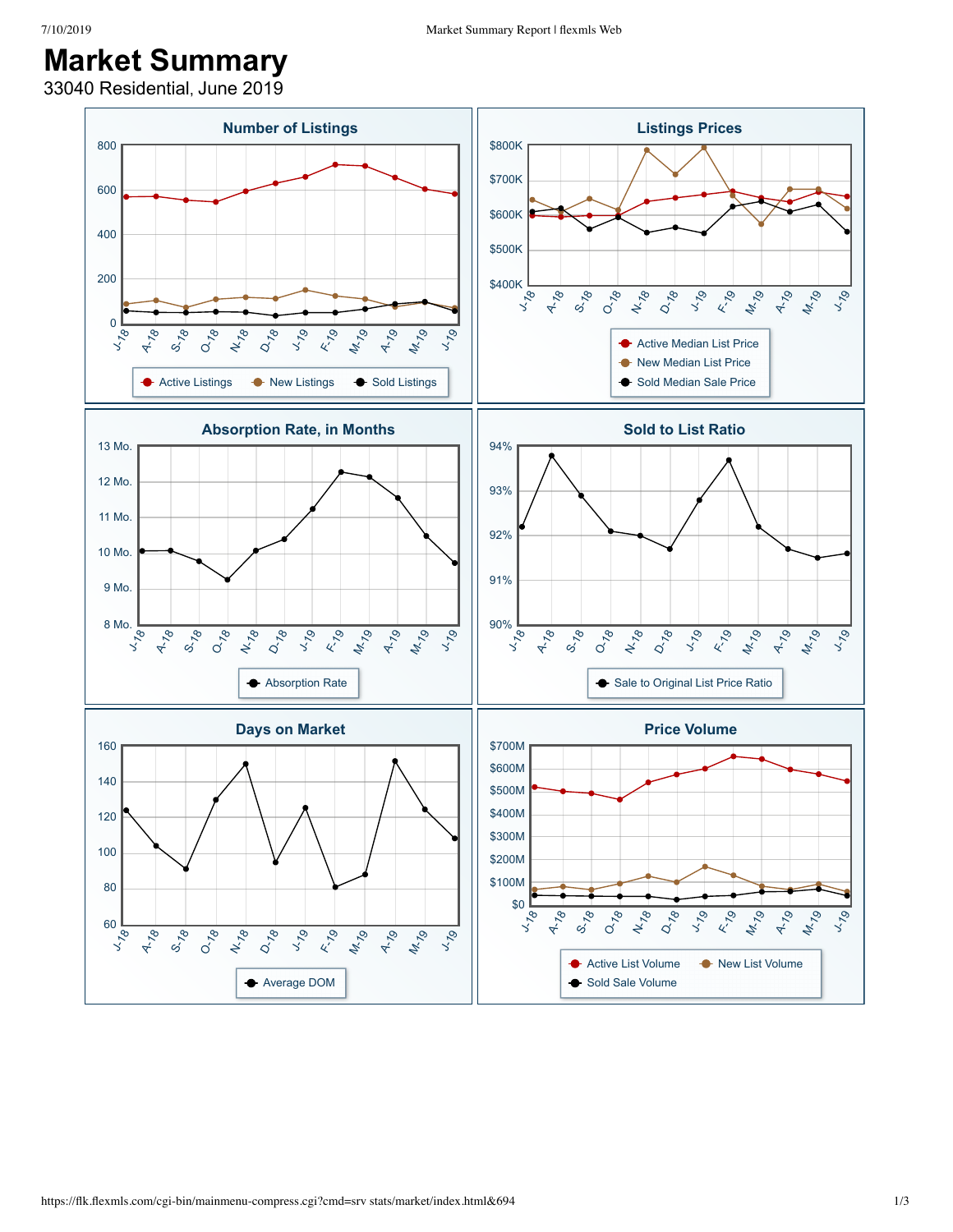## 7/10/2019 Market Summary Report | flexmls Web

| <b>Summary Statistics</b> |               |               |          |                 |                 |          |
|---------------------------|---------------|---------------|----------|-----------------|-----------------|----------|
|                           | <b>Jun-19</b> | <b>Jun-18</b> | $%$ Chg  | <b>2019 YTD</b> | <b>2018 YTD</b> | % Chg    |
| Absorption Rate           | 9.73          | 9.77          | $-0.41$  | 11.24           | 10.18           | 10.41    |
| Average List Price        | \$939.512     | \$941.252     | $-0.18$  | \$935.553       | \$910.675       | 2.73     |
| l Median List Price       | \$654,000     | \$629,000     | 3.97     | \$658,000       | \$649.900       | 1.25     |
| Average Sale Price        | \$739.495     | \$693.569     | 6.62     | \$770.327       | \$741.043       | 3.95     |
| Median Sale Price         | \$552,500     | \$575,000     | $-3.91$  | \$610,000       | \$590,000       | 3.39     |
| Average DOM               | 108           | 166           | $-34.94$ | 117             | 163             | $-28.22$ |
| Median DOM                | 99            | 67            | 47.76    | 72              | 67              | 7.46     |

| <b>Sold Listings</b> |                   |                |          |                |                     |          | <b>Pending Listings</b> |      |                   |          |                     |                |          |
|----------------------|-------------------|----------------|----------|----------------|---------------------|----------|-------------------------|------|-------------------|----------|---------------------|----------------|----------|
|                      | <b>This Month</b> |                |          |                | <b>Year to Date</b> |          |                         |      | <b>This Month</b> |          | <b>Year to Date</b> |                |          |
|                      | 2019              | 2018           | % Chg    | 2019           | 2018                | % Chg    |                         | 2019 | 2018              | $%$ Chg  | 2019                | 2018           | % Chg    |
| 0-99,999             | 1                 | 6              | $-83.3$  | 19             | 28                  | $-32.1$  | 0-99,999                | 0    | 2                 | $-100.0$ | 20                  | 23             | $-13.0$  |
| 100,000-149,999      | 0                 | $\Omega$       | 0.0      | $\overline{4}$ | 3                   | 33.3     | 100,000-149,999         | 0    | $\mathbf 0$       | 0.0      | 3                   | 2              | 50.0     |
| 150,000-199,999      |                   | $\mathbf{1}$   | 0.0      | 11             | 10                  | 10.0     | 150,000-199,999         | 1    | 3                 | $-66.7$  | 7                   | 9              | $-22.2$  |
| 200,000-249,999      | 1                 | $\mathbf{1}$   | 0.0      | 8              | 9                   | $-11.1$  | 200,000-249,999         | 1    | 0                 | N/A      | 9                   | 8              | 12.5     |
| 250,000-299,999      | 0                 | $\overline{2}$ | $-100.0$ | 10             | 11                  | $-9.1$   | 250,000-299,999         | 0    | 1                 | $-100.0$ | 9                   | 13             | $-30.8$  |
| 300,000-349,999      | 0                 | 5              | $-100.0$ | $\overline{7}$ | 15                  | $-53.3$  | 300,000-349,999         | 0    | $\mathbf{1}$      | $-100.0$ | 3                   | 12             | $-75.0$  |
| 350,000-399,999      | $\overline{2}$    | 11             | $-81.8$  | 23             | 36                  | $-36.1$  | 350,000-399,999         | 1    | 3                 | $-66.7$  | 22                  | 36             | $-38.9$  |
| 400,000-449,999      | $\overline{7}$    | $\mathbf{1}$   | 600.0    | 32             | 19                  | 68.4     | 400,000-449,999         | 4    | $\mathbf{1}$      | 300.0    | 30                  | 15             | 100.0    |
| 450,000-499,999      | 3                 | 5              | $-40.0$  | 26             | 35                  | $-25.7$  | 450,000-499,999         | 3    | 3                 | 0.0      | 29                  | 32             | $-9.4$   |
| 500,000-549,999      | 10                | $\overline{2}$ | 400.0    | 31             | 22                  | 40.9     | 500,000-549,999         | 6    | $\overline{2}$    | 200.0    | 20                  | 17             | 17.6     |
| 550,000-599,999      | 9                 | 8              | 12.5     | 27             | 20                  | 35.0     | 550,000-599,999         | 2    | 3                 | $-33.3$  | 32                  | 24             | 33.3     |
| 600,000-649,999      | $\overline{2}$    | 3              | $-33.3$  | 31             | 18                  | 72.2     | 600,000-649,999         | 0    | 4                 | $-100.0$ | 24                  | 18             | 33.3     |
| 650,000-699,999      | $\overline{2}$    | $\overline{2}$ | 0.0      | 27             | 19                  | 42.1     | 650,000-699,999         | 2    | $\overline{c}$    | 0.0      | 34                  | 22             | 54.5     |
| 700,000-749,999      | $\overline{2}$    | $\mathbf 0$    | N/A      | 18             | 15                  | 20.0     | 700,000-749,999         | 0    | $\mathbf 0$       | 0.0      | 14                  | 4              | 250.0    |
| 750,000-799,999      | $\overline{2}$    | $\mathbf{1}$   | 100.0    | 10             | 13                  | $-23.1$  | 750,000-799,999         | 2    | $\overline{2}$    | 0.0      | 16                  | 21             | $-23.8$  |
| 800,000-849,999      | 2                 | 4              | $-50.0$  | 10             | 14                  | $-28.6$  | 800,000-849,999         | 1    | $\mathbf{1}$      | 0.0      | 8                   | 9              | $-11.1$  |
| 850,000-899,999      | 1                 | $\overline{2}$ | $-50.0$  | 16             | 15                  | 6.7      | 850,000-899,999         | 1    | $\mathbf{1}$      | 0.0      | 17                  | 18             | $-5.6$   |
| 900,000-949,999      | 0                 | 3              | $-100.0$ | 14             | 13                  | 7.7      | 900,000-949,999         | 0    | $\overline{2}$    | $-100.0$ | 11                  | 9              | 22.2     |
| 950,000-999,999      | 1                 | $\mathbf{1}$   | 0.0      | 10             | 8                   | 25.0     | 950,000-999,999         | 0    | $\mathbf{1}$      | $-100.0$ | 16                  | 15             | 6.7      |
| 1,000,000-1,099,999  | 0                 | $\overline{4}$ | $-100.0$ | 5              | 11                  | $-54.5$  | 1,000,000-1,099,999     | 0    | $\mathbf{1}$      | $-100.0$ | 3                   | 6              | $-50.0$  |
| 1,100,000-1,199,999  | 3                 | 3              | 0.0      | 10             | 13                  | $-23.1$  | 1,100,000-1,199,999     | 2    | $\mathbf{1}$      | 100.0    | 9                   | 14             | $-35.7$  |
| 1,200,000-1,299,999  | $\overline{2}$    | $\mathbf{1}$   | 100.0    | 11             | 11                  | 0.0      | 1,200,000-1,299,999     | 3    | $\mathbf{1}$      | 200.0    | 9                   | 13             | $-30.8$  |
| 1,300,000-1,399,999  | 0                 | $\mathbf{1}$   | $-100.0$ | 6              | $\overline{7}$      | $-14.3$  | 1,300,000-1,399,999     | 0    | $\overline{2}$    | $-100.0$ | 7                   | 6              | 16.7     |
| 1,400,000-1,499,999  | 0                 | 2              | $-100.0$ | 0              | 4                   | $-100.0$ | 1,400,000-1,499,999     | 0    | 3                 | $-100.0$ | 0                   | 7              | $-100.0$ |
| 1,500,000-1,599,999  | $\mathbf{1}$      | $\mathbf{0}$   | N/A      | 4              | 4                   | 0.0      | 1,500,000-1,599,999     | 0    | $\overline{2}$    | $-100.0$ | 4                   | 8              | $-50.0$  |
| 1,600,000-1,699,999  | 0                 | $\mathbf{1}$   | $-100.0$ | 2              | 4                   | $-50.0$  | 1,600,000-1,699,999     | 1    | $\mathbf{1}$      | 0.0      | 3                   | 6              | $-50.0$  |
| 1,700,000-1,799,999  | 0                 | $\mathbf{1}$   | $-100.0$ | 4              | 6                   | $-33.3$  | 1,700,000-1,799,999     | 0    | $\mathbf 0$       | 0.0      | 3                   | $\overline{7}$ | $-57.1$  |
| 1,800,000-1,899,999  | 0                 | $\mathbf{1}$   | $-100.0$ | 3              | 6                   | $-50.0$  | 1,800,000-1,899,999     | 0    | $\Omega$          | 0.0      | 0                   | 3              | $-100.0$ |
| 1,900,000-1,999,999  | $\overline{2}$    | $\mathbf{1}$   | 100.0    | 6              | 4                   | 50.0     | 1,900,000-1,999,999     | 0    | $\mathbf 0$       | 0.0      | 7                   | 4              | 75.0     |
| 2,000,000-2,249,999  | 0                 | $\overline{2}$ | $-100.0$ | 6              | $\overline{7}$      | $-14.3$  | 2,000,000-2,249,999     | 0    | 0                 | 0.0      | 4                   | 6              | $-33.3$  |
| 2,250,000-2,499,999  | 1                 | 0              | N/A      | 5              | 4                   | 25.0     | 2,250,000-2,499,999     | 2    | 0                 | N/A      | 5                   | 6              | $-16.7$  |
| 2,500,000-2,749,999  | 1                 | $\Omega$       | N/A      | $\overline{2}$ | 0                   | N/A      | 2,500,000-2,749,999     | 0    | $\Omega$          | 0.0      | 3                   | 0              | N/A      |
| 2,750,000-2,999,999  | 0                 | $\Omega$       | 0.0      | 0              | 1                   | $-100.0$ | 2,750,000-2,999,999     | 2    | 0                 | N/A      | 2                   | 1              | 100.0    |
| 3,000,000-3,249,999  | 0                 | 0              | 0.0      | 1              | $\overline{2}$      | $-50.0$  | 3,000,000-3,249,999     | 0    | 0                 | 0.0      | 0                   | 0              | 0.0      |
| 3,250,000-3,499,999  | 0                 | $\mathbf 0$    | 0.0      | $\overline{c}$ | 0                   | N/A      | 3,250,000-3,499,999     | 0    | $\mathbf 0$       | 0.0      | 2                   | $\mathbf{1}$   | 100.0    |
| 3,500,000-3,749,999  | 0                 | $\Omega$       | 0.0      | 1              | $\mathbf 0$         | N/A      | 3,500,000-3,749,999     | 0    | $\Omega$          | 0.0      | 2                   | 1              | 100.0    |
| 3,750,000-3,999,999  | 0                 | $\mathbf 0$    | 0.0      | 0              | $\mathbf 0$         | 0.0      | 3,750,000-3,999,999     | 0    | $\mathbf 0$       | 0.0      | 0                   | 0              | 0.0      |
| 4,000,000-4,249,999  | 0                 | $\mathbf 0$    | 0.0      | 0              | 0                   | 0.0      | 4,000,000-4,249,999     | 0    | 0                 | 0.0      | 0                   | 0              | 0.0      |
| 4,250,000-4,499,999  | 0                 | 0              | 0.0      | 1              | 0                   | N/A      | 4,250,000-4,499,999     | 0    | 0                 | 0.0      | 0                   | 0              | 0.0      |
| 4,500,000-4,749,999  | 0                 | $\mathbf 0$    | 0.0      | $\mathbf 0$    | $\Omega$            | 0.0      | 4,500,000-4,749,999     | 0    | 0                 | 0.0      | 1                   | $\mathbf 0$    | N/A      |
| 4,750,000-4,999,999  | 0                 | 0              | 0.0      | 0              | 0                   | 0.0      | 4,750,000-4,999,999     | 0    | 0                 | 0.0      | 0                   | 0              | 0.0      |
| $5,000,000+$         | 0                 | $\mathbf 0$    | 0.0      | $\overline{c}$ | $\overline{2}$      | 0.0      | 5,000,000+              | 0    | $\mathbf 0$       | 0.0      | 2                   | 2              | 0.0      |
| Totals               | 56                | 75             | $-25.3$  | 405            | 409                 | $-1.0$   | <b>Totals</b>           | 34   | 43                | $-20.9$  | 390                 | 398            | $-2.0$   |
|                      |                   |                |          |                |                     |          |                         |      |                   |          |                     |                |          |